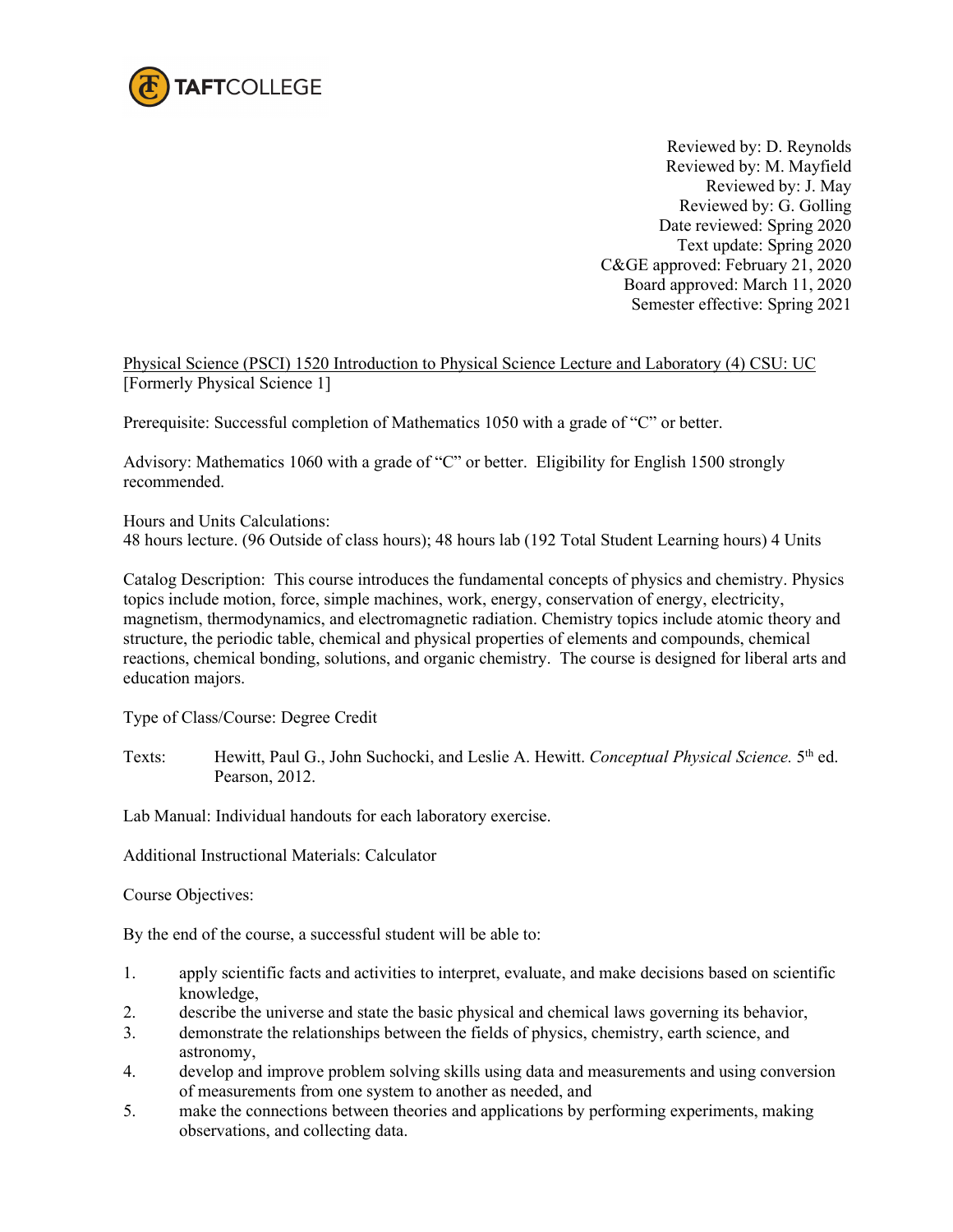

Course Scope and Content: (Lecture):

# Unit I Patterns of Motion and Equilibrium

- A. Physical Science
- B. Scientific Method
- C. Mass
- D. Net Force
- E. The Equilibrium Rule
- F. Speed and Velocity
- G. Acceleration
- Unit II Newton's Laws of Motion
	- A. Newton's First Law of Motion
	- B. Newton's Second Law of Motion
	- C. Forces and Interactions
	- D. Newton's Third Law of Motion

# Unit III Momentum and Energy

- A. Momentum and Impulse
- B. Conservation of Momentum
- C. Energy and Work
- D. Work-Energy Theorem
- E. Conservation of Energy
- Unit IV Gravity, Projectiles, and Satellites
	- A. The Universal Law of Gravity
	- B. Gravity and Distance
	- C. Projectile Motion
	- D. Circular Satellite Orbits<br>E. Escape Speed
	- Escape Speed
- Unit V Heat Transfer and Change of Phase
	- A. Conduction
	- B. Convection
	- C. Radiation
	- D. Newton's Law of Cooling
	- E. Climate Change and the Greenhouse Effect<br>F. Heat Transfer and Change of Phase
	- Heat Transfer and Change of Phase
	- G. Melting and Freezing
	- H. Boiling

Unit VI Static and Current Electricity

- A. Electric Charge
- B. Coulomb's Law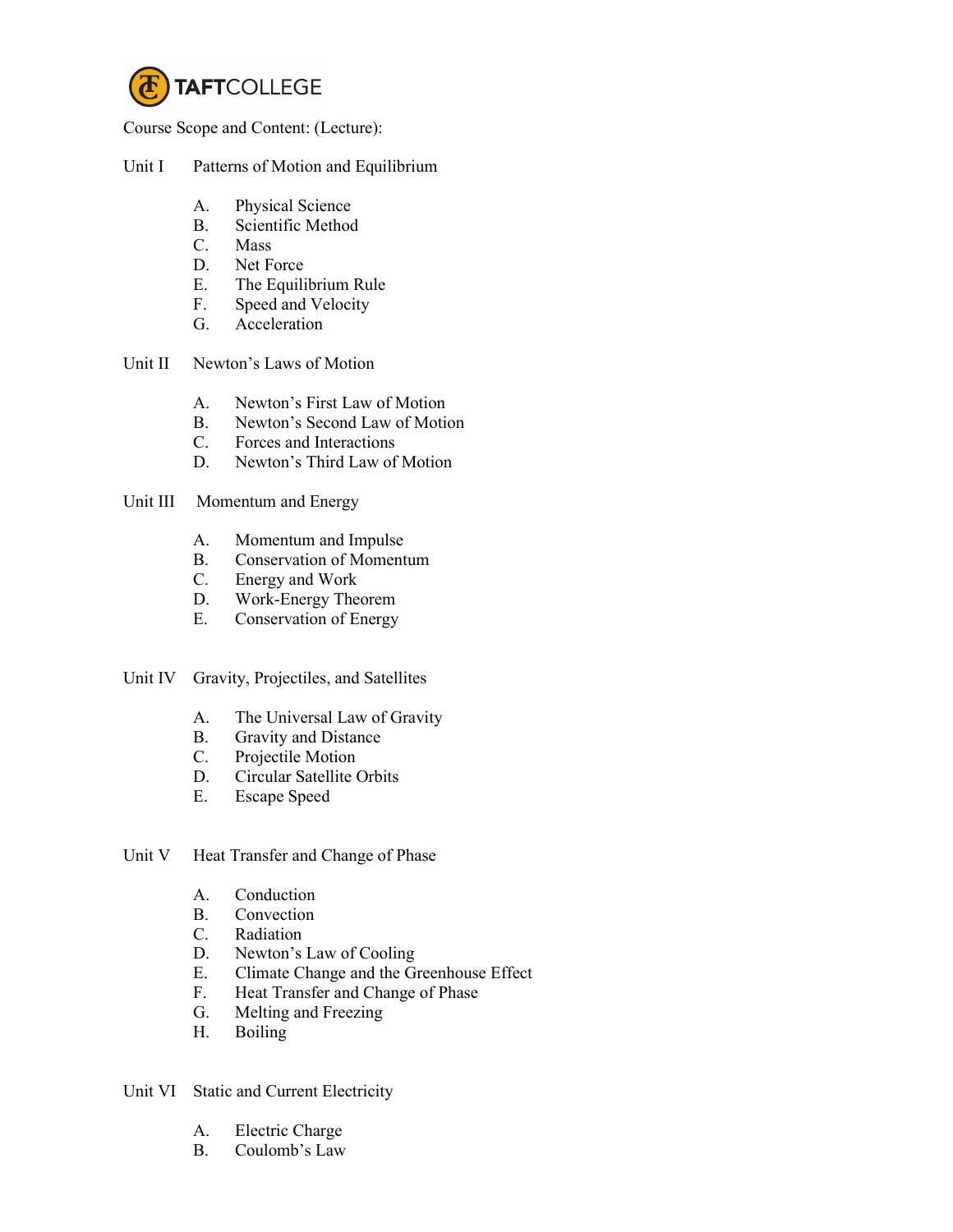

- C. Electric Field
- D. Electric Potential
- E. Voltage Sources
- F. Electric Current
- G. Electrical Resistance

### Unit VII Light

- A. Electromagnetic Spectrum
- B. Transparent and Opaque Materials
- C. Reflection<br>D. Refraction
- Refraction
- E. Color
- F. Polarization

Unit VIII Atoms and the Periodic Table

- A. The Elements
- B. Protons and Neutrons
- C. The Periodic Table
- D. Physical and Conceptual Models
- E. The Shell Model
- Unit IX Elements of Chemistry
	- A. Physical and Chemical Properties
	- B. Physical and Chemical Changes
	- C. Elements to Compounds
	- D. Naming Compounds
- Unit X Mixtures
	- A. Classification of Matter
	- B. Solutions<br>C. Solubility
	- Solubility

Unit XI Rocks and Minerals

- A. Minerals
- B. Mineral Properties
- C. Classification of Minerals

Unit XII Plate Tectonics and Earth's Interior

- A. Seismic Waves
- B. Earth's Internal Layers
- C. Continental Drift
- D. Theory of Plate Tectonics

Unit XIII The Oceans, Atmosphere, and Climatic Effects

- A. Earth's Atmosphere and Oceans
- B. Components of Earth's Oceans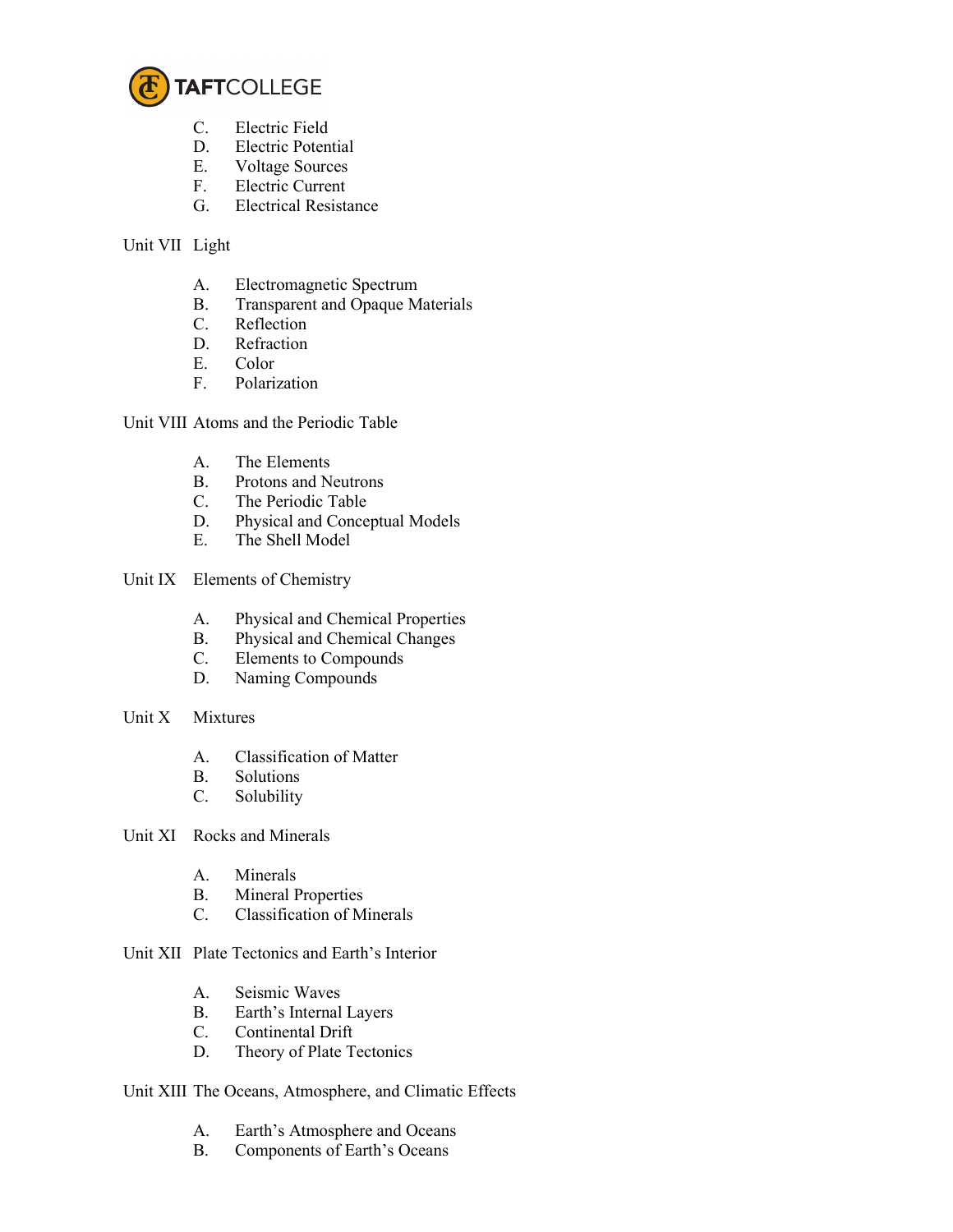

- C. Components of Earth's Atmosphere
- D. Solar Energy

Unit XIV The Solar System

- A. The Solar System and its Formation
- B. The Sun
- C. The Inner Planets
- D. The Outer Planets
- E. The Earth's Moon

Unit XV Stars and Galaxies

- A. Observing the Night Sky
- B. The Brightness and Color of Stars
- C. The Hertzsprung-Russell Diagram
- D. The Life Cycles of Stars
- E. Blackholes
- F. Galaxies

Unit XVI The Structure of Space and Time

- A. Cosmic Inflation
- B. Dark Matter<br>C. Dark Energy
- Dark Energy
- D. General Relativity
- E. The Fate of the Universe

Course Scope and Content: (Laboratory)

Unit I International System of Units (SI) and Metric System

- A. SI Units
- B. Unit Conversions

#### Unit II Motion

- A. Velocity
- B. Acceleration

#### Unit III Force

- A. Newton's Second Law
- B. Action-Reaction Pairs
- Unit IV Work, Energy, and Momentum
	- A. Work and Force
	- B. Conservation of Energy and Momentum
- Unit V Gravity
	- A. Newton's Universal Law of Gravitation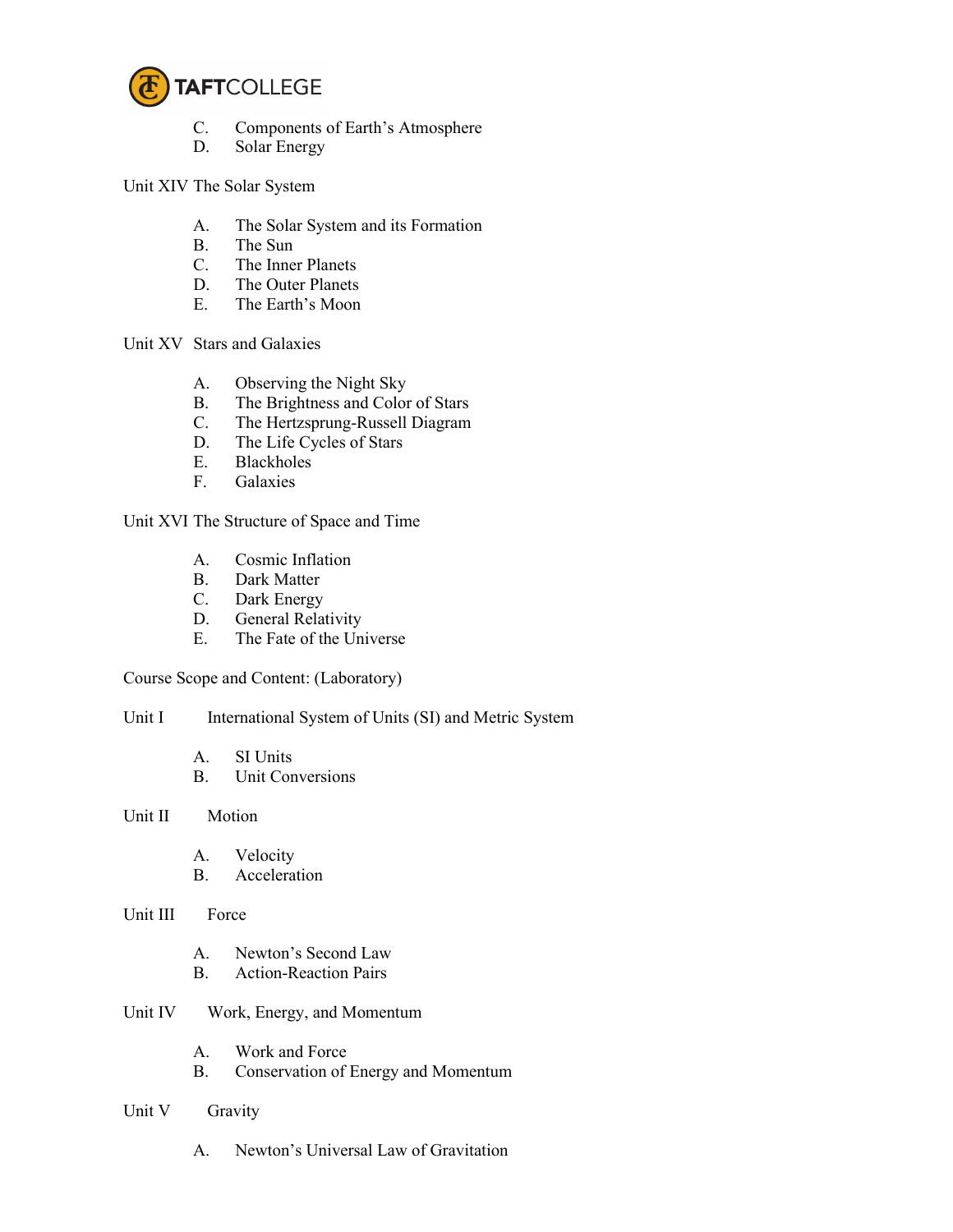

- B. Free Fall
- Unit VI Temperature, Heat, and Radiation
	- A. Thermal Emission
	- B. Crookes Radiometer
- Unit VII Electricity
	- A. Current and Voltage
	- B. DC Circuits

### Unit VIII Light

- A. Particles and Waves
- B. Electromagnetic Spectrum

# Unit IX Size of the Atom

- A. Atomic Composition
- B. The Nucleus

## Unit X Physical and Chemical Properties

- A. Separation of Mixtures
- B. pH Measurements

### Unit XI Nomenclature

- A. Types of Compounds
- B. Naming Compounds

## Unit XII Classifying Minerals

- A. Mineral Types
- B. Mineral Tests

## Unit XIII Solar Energy

- A. Energy from the Sun
- B. Solar Panels
- Unit XIV Size and Scale of the Solar System
	- A. Scale Proportions
	- B. Distances in the Solar System

### Unit XV Classifying Stars

- A. Types of Stars
- B. Hertzsprung-Russell Diagram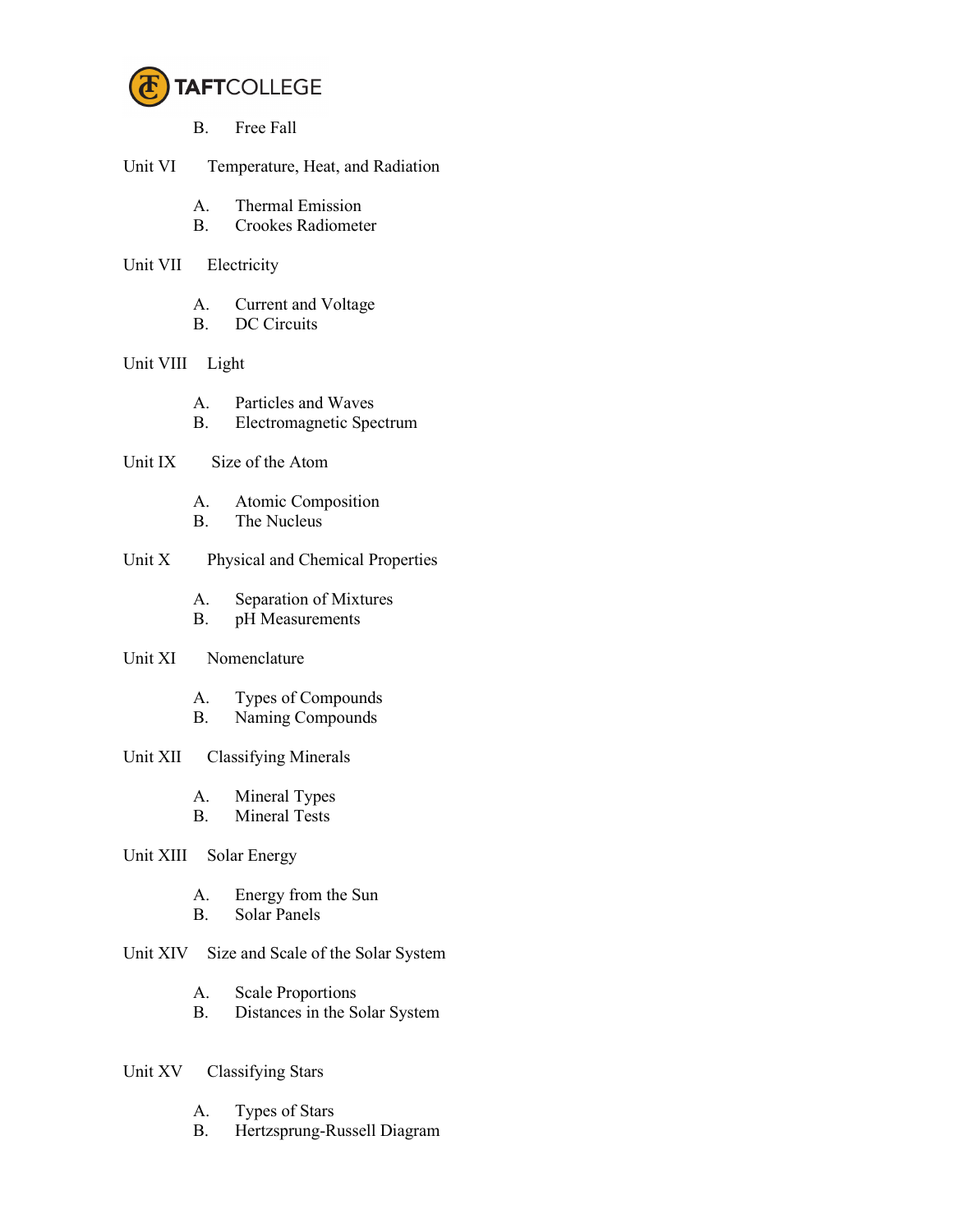

Unit XVI Dark Matter and Dark Energy

- A. Cosmological Origins
- B. Current Theory

Learning Activities Required Outside of Class:

The students in this class will spend a minimum of 6 hours per week outside of the regular class time doing the following:

- 1. Studying text, chapter handouts, and learning objectives
- 2. Answering questions
- 3. Skill practice
- 4. Completing required reading
- 5. Problem solving activity or exercise.
- 6. Written work

Methods of Instruction:

- 1. Assign reading topics in the textbook and selected references
- 2. Class lectures will be used to clarify and extend the theoretical and factual concepts present in the text
- 3. Class discussions and problem-solving sessions
- 4. Audiovisual materials, relative to some unit of study will be shown to supplement lecture materials
- 5. Problem sets and questions from the text will be assigned
- 5. Selected experiments will be assigned in the laboratory for individual student learning
- 6. Demonstration experiments and lecture demonstrations will be used in the classroom and laboratory

Methods of Evaluation:

- 1. Substantial writing assignments including:
	- a. essay exams
	- b. laboratory reports
	- c. research reports
- 2. Computational or non-computational problem-solving demonstrations including:
	- a. exams
	- b. homework problems
	- c. quizzes
	- d. laboratory reports

Laboratory Category: Extensive Laboratory

Pre delivery criteria: All the following criteria are met by this lab:

- 1. curriculum development for each lab,
- 2. published schedule of individual laboratory activities,
- 3. published laboratory activity objectives,
- 4. published methods of evaluation, and
- 5. supervision of equipment maintenance, laboratory setup, and acquisition of lab materials and supplies.